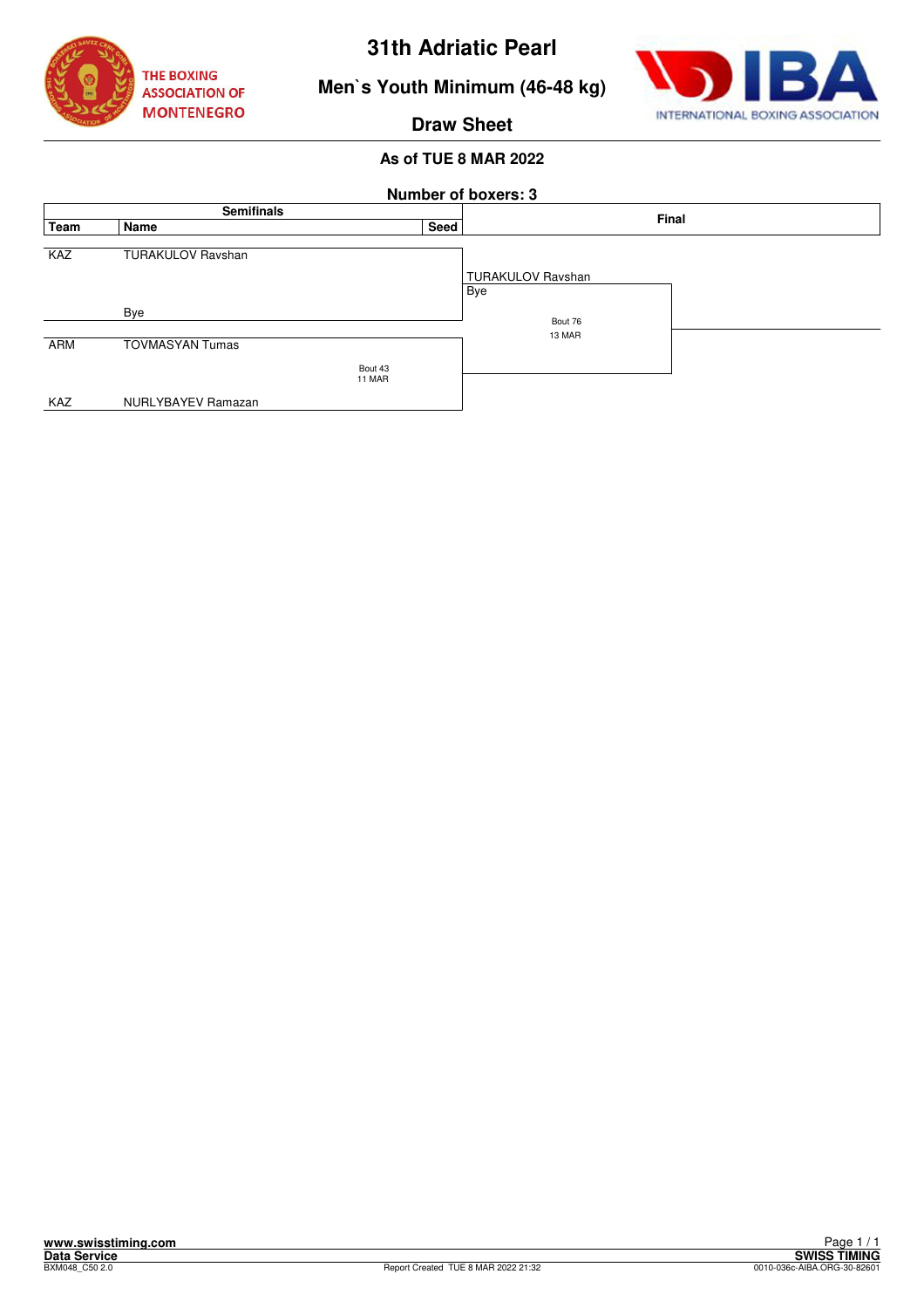

**Men`s Youth Fly (51 kg)**



### **Draw Sheet**

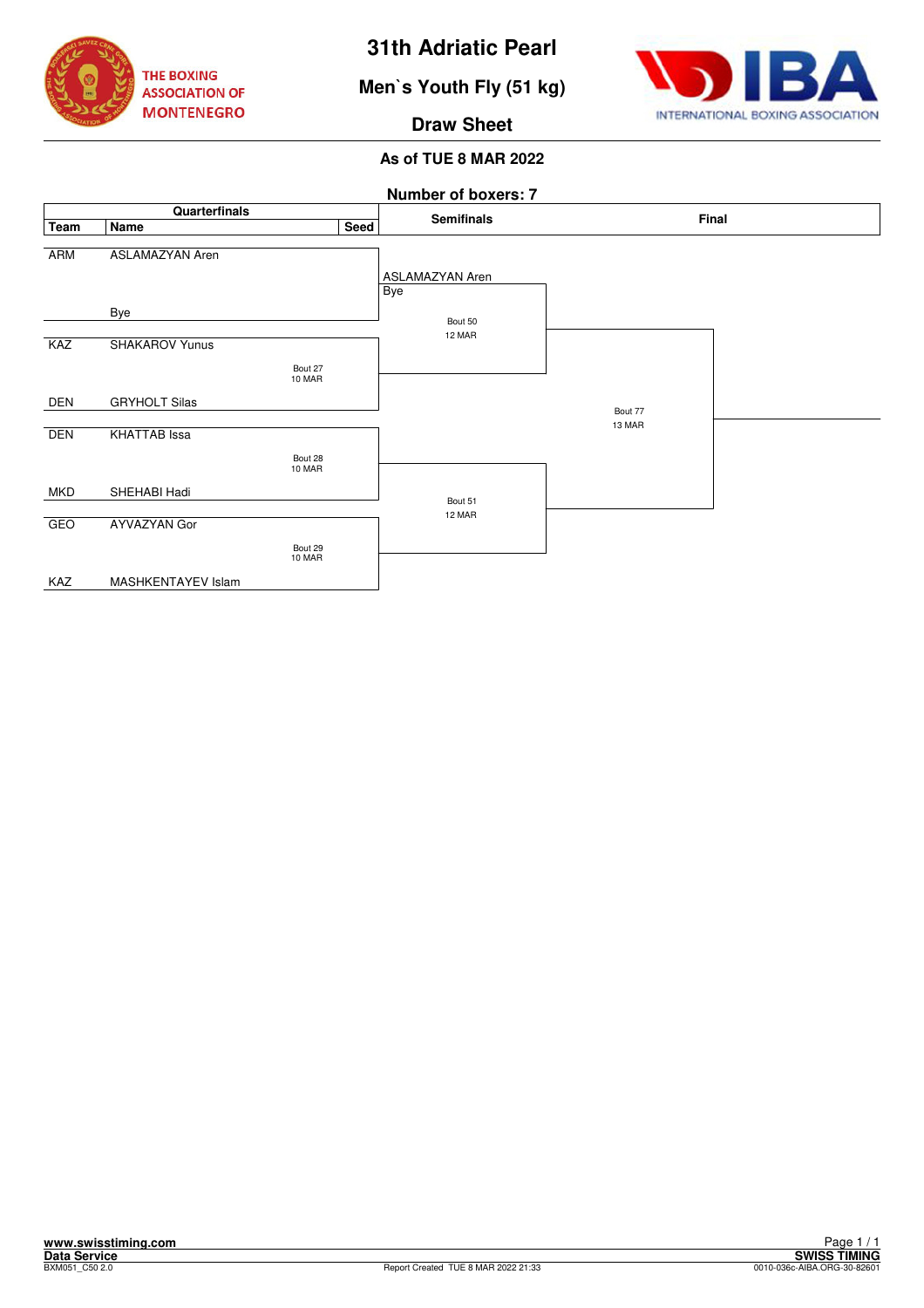





**Draw Sheet**

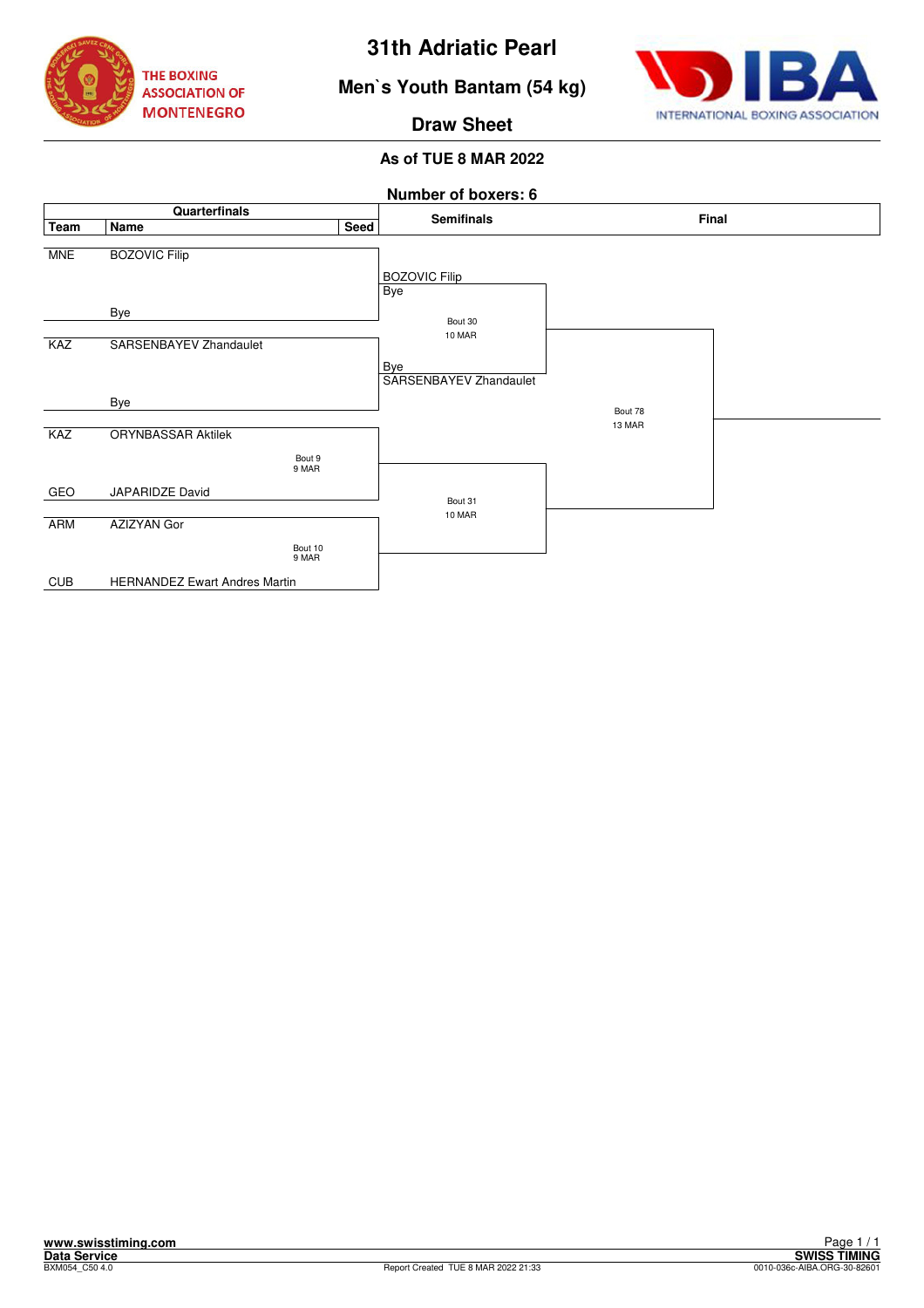

# **Men`s Youth Feather (57 kg)**



**Draw Sheet**

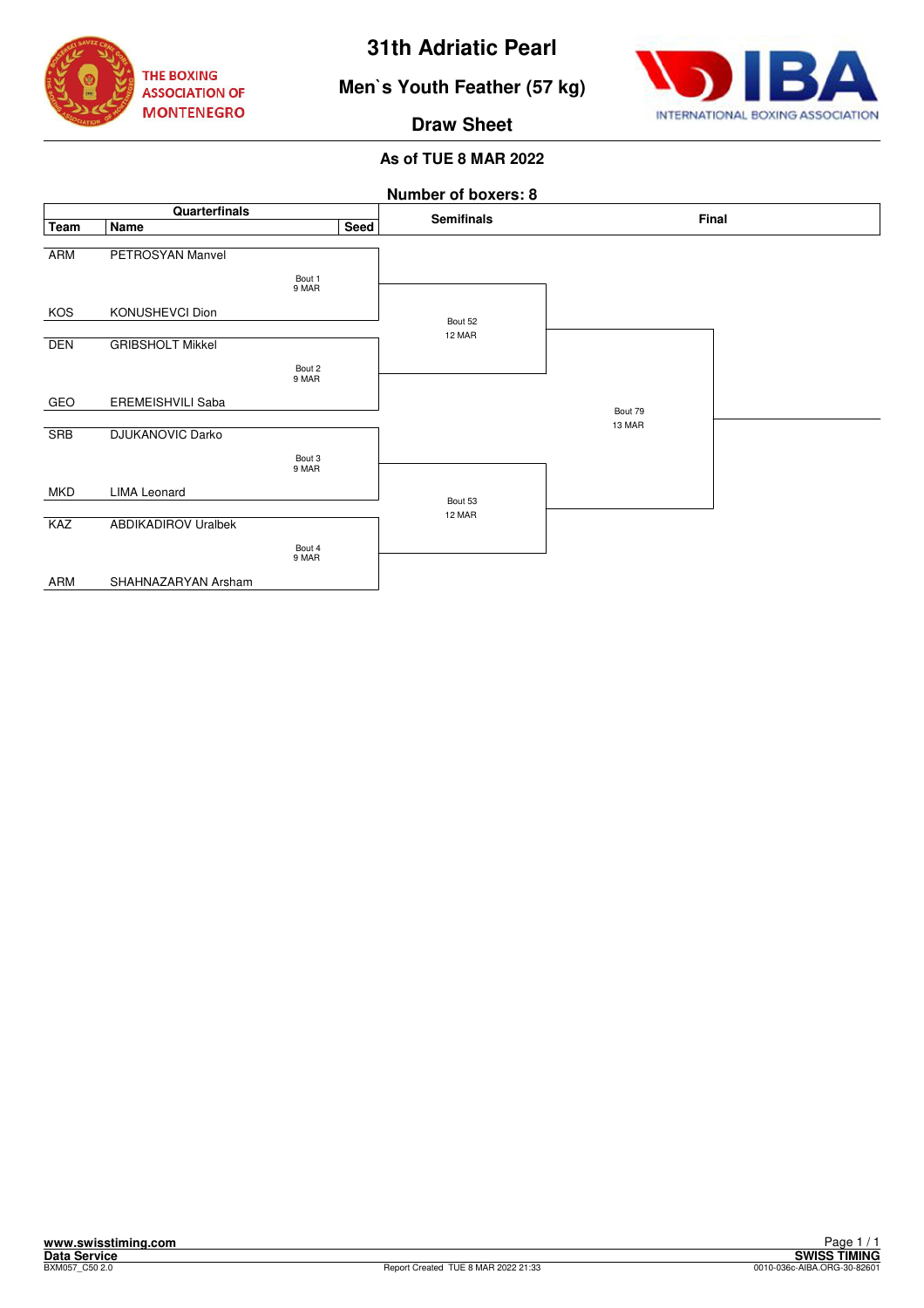

# **Men`s Youth Light (60 kg)**



### **Draw Sheet**

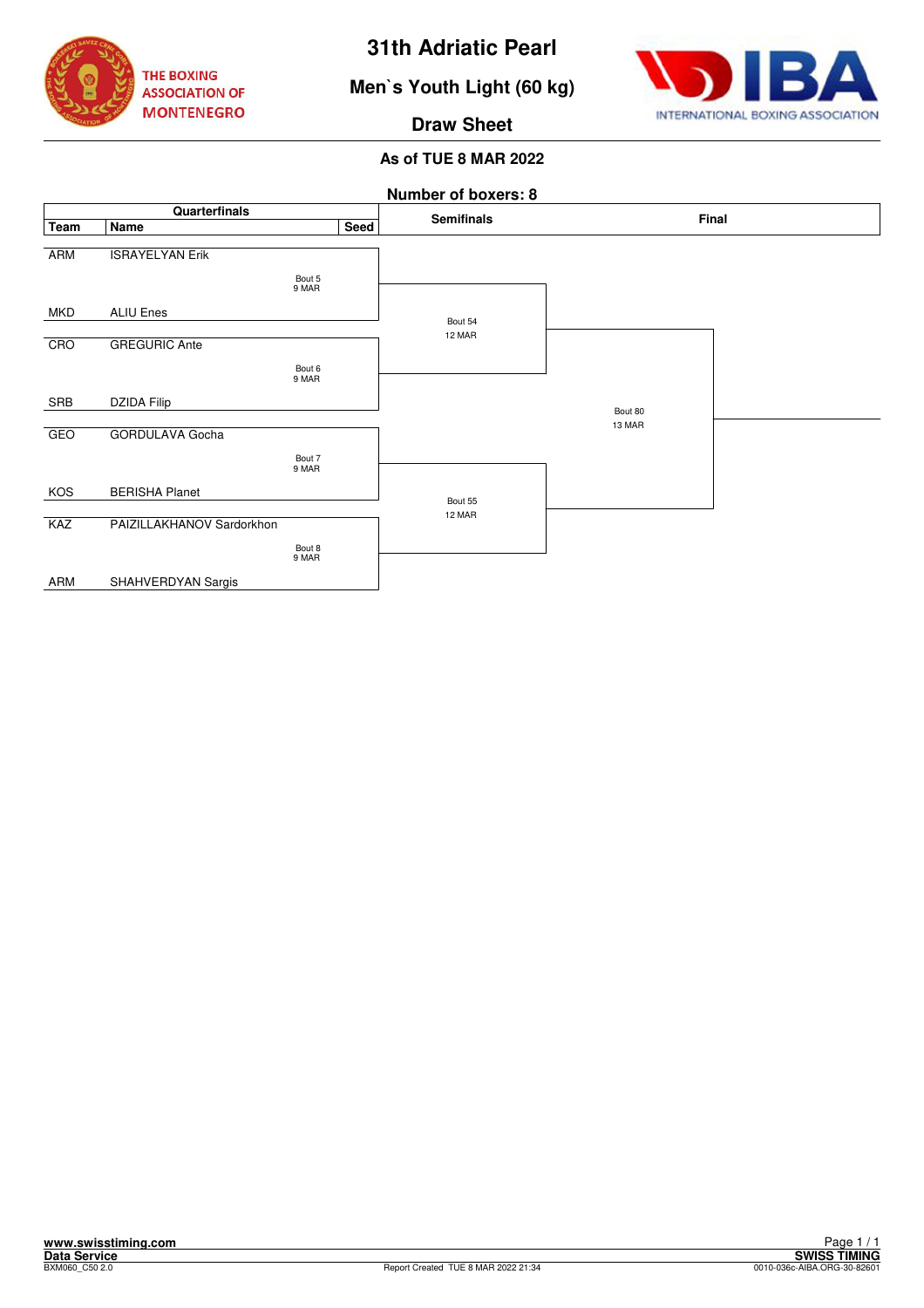



**Men`s Youth Lite Welter (63.5 kg)**

**Draw Sheet**

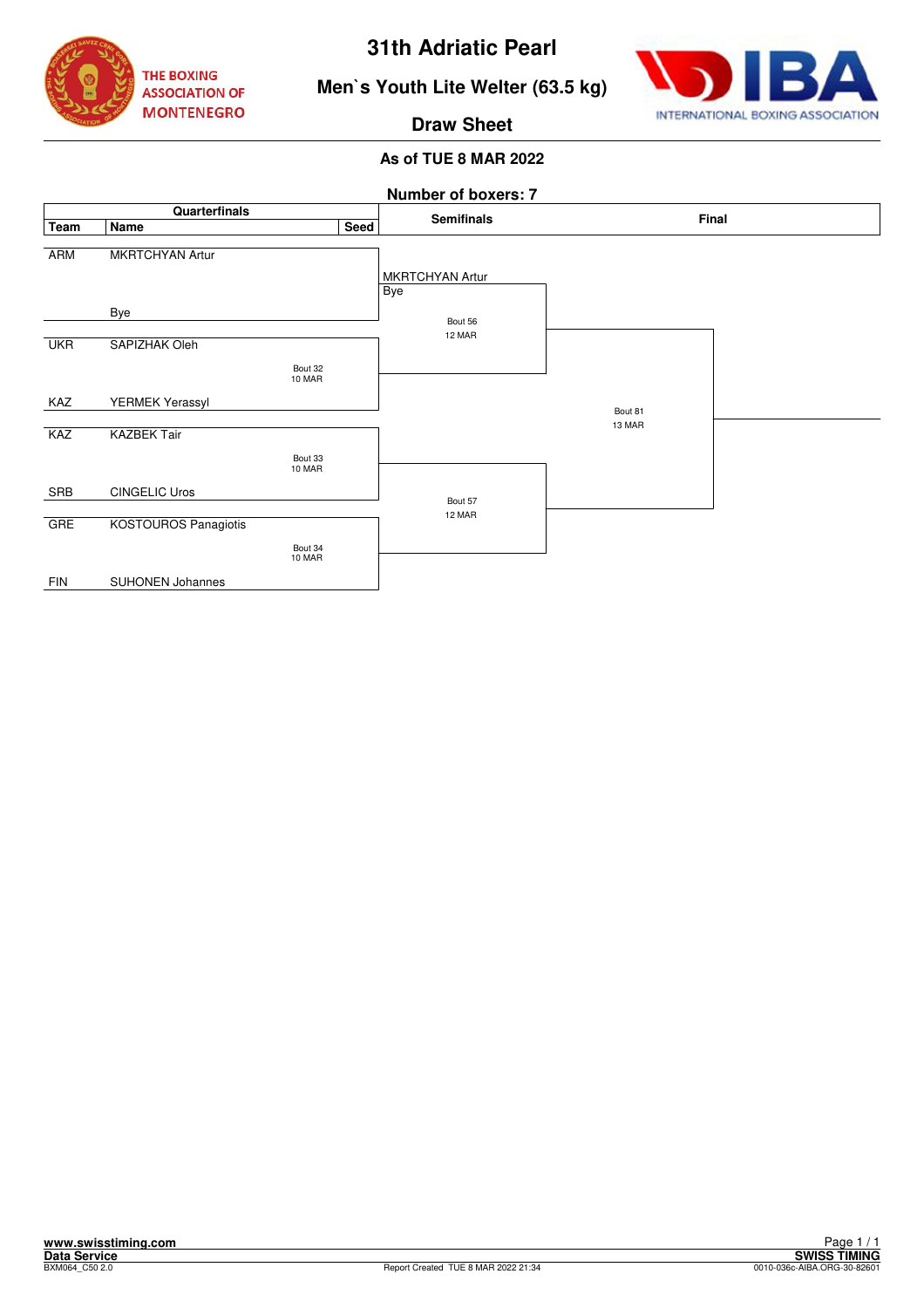

# **Men`s Youth Welter (67 kg)**



**Draw Sheet**

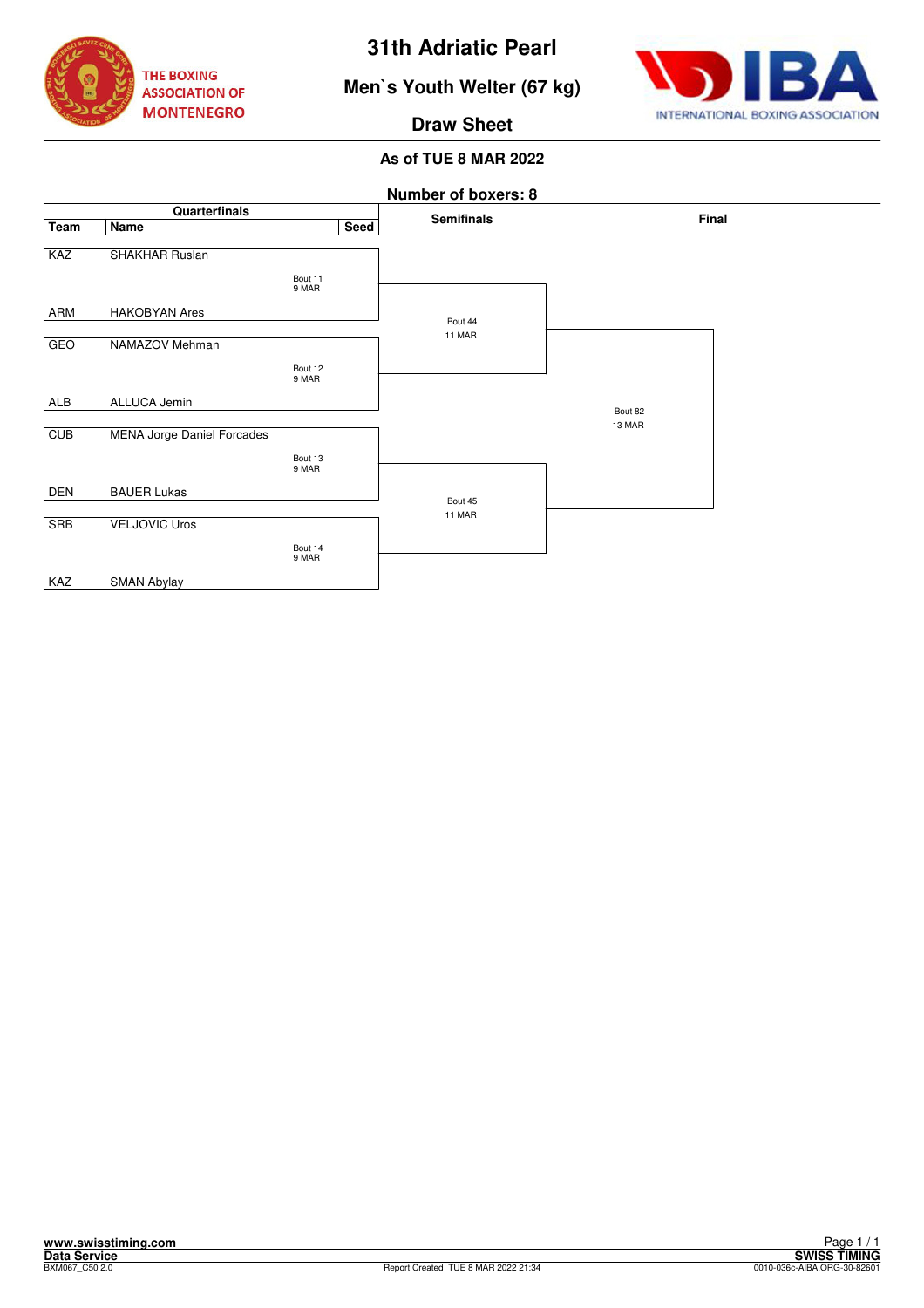



**Men`s Youth Light Middle (71 kg)**

**Draw Sheet**

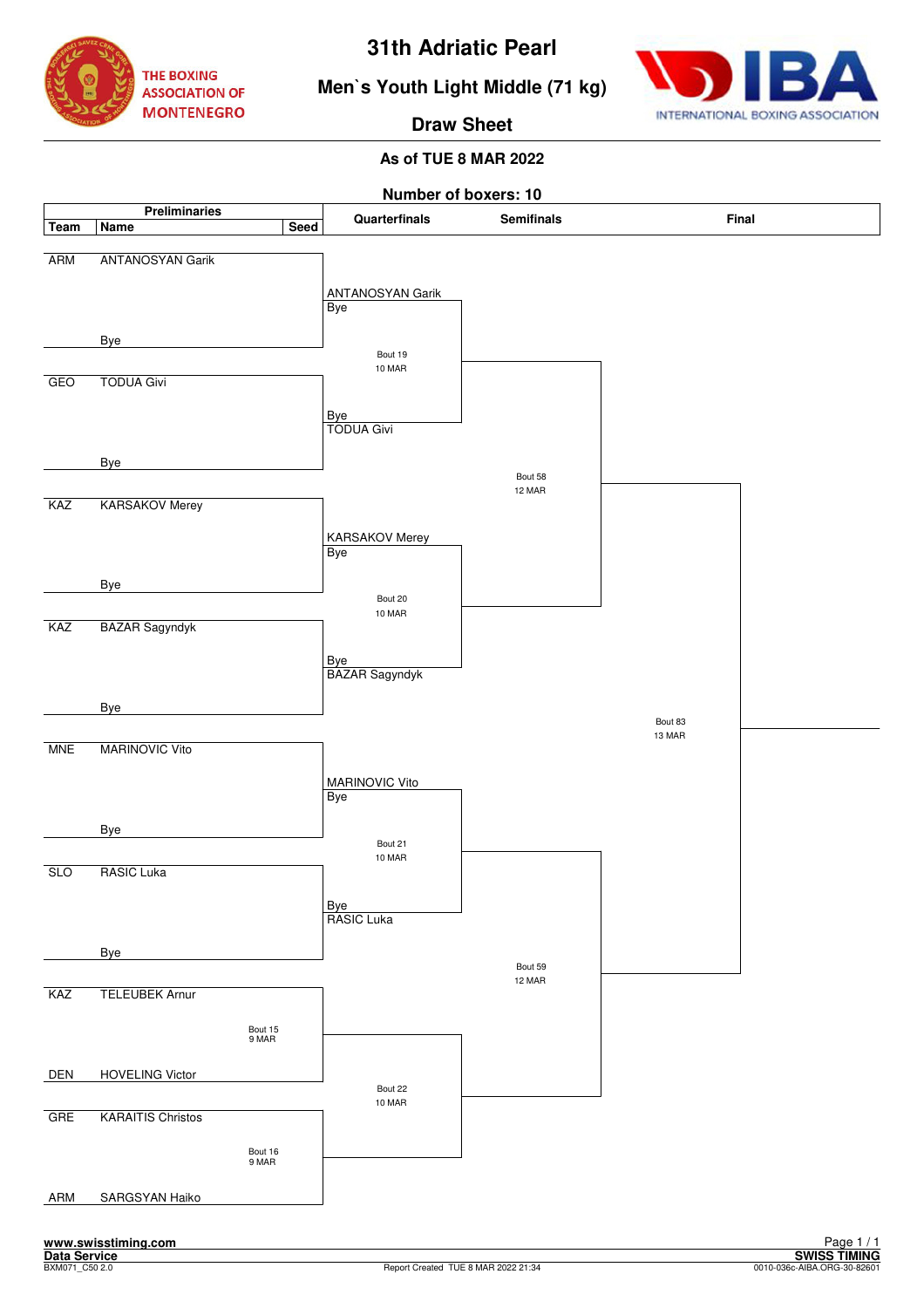





**Draw Sheet**

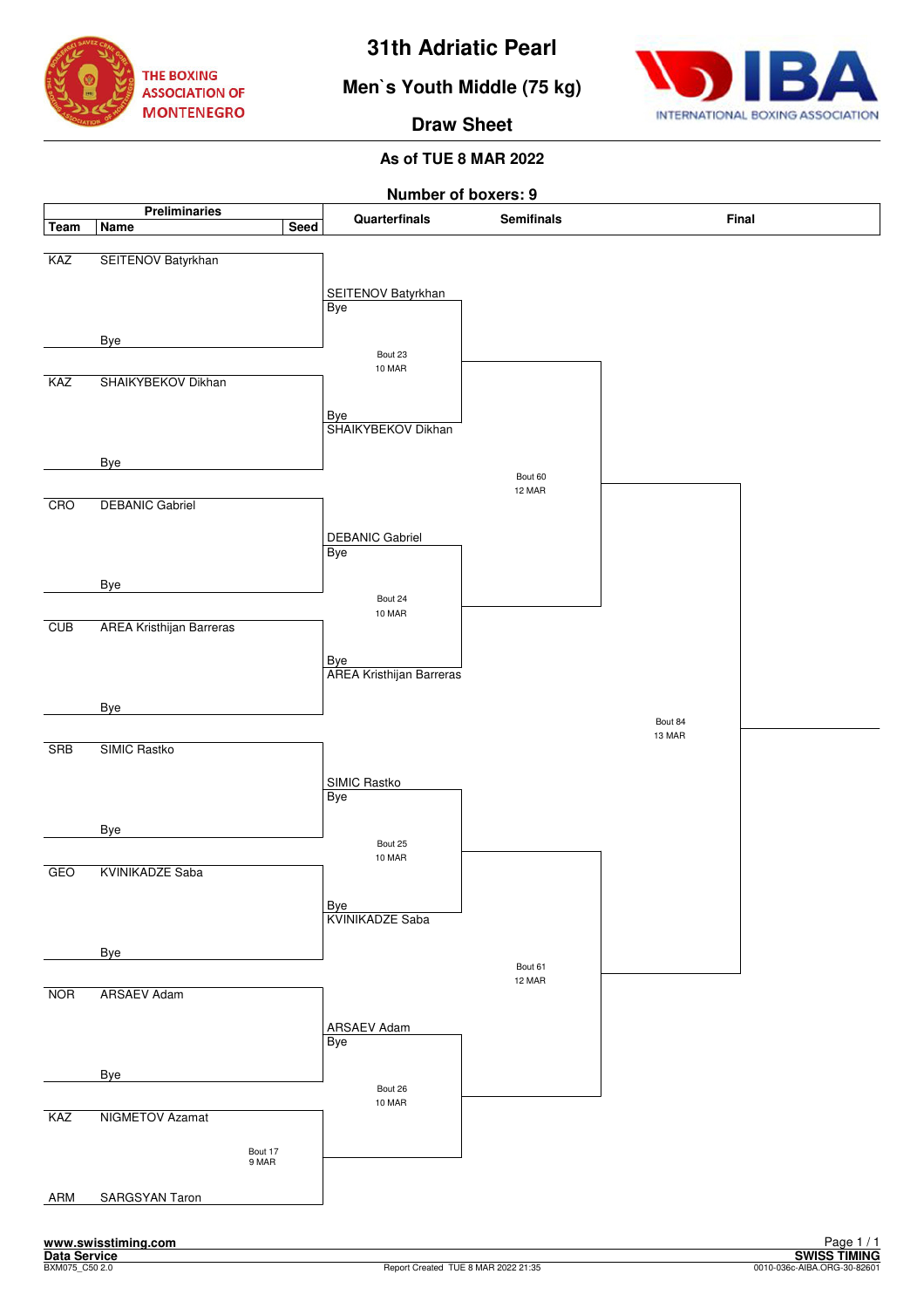![](_page_9_Picture_0.jpeg)

![](_page_9_Picture_2.jpeg)

# **Men`s Youth Light Heavy (80 kg)**

**Draw Sheet**

![](_page_9_Figure_6.jpeg)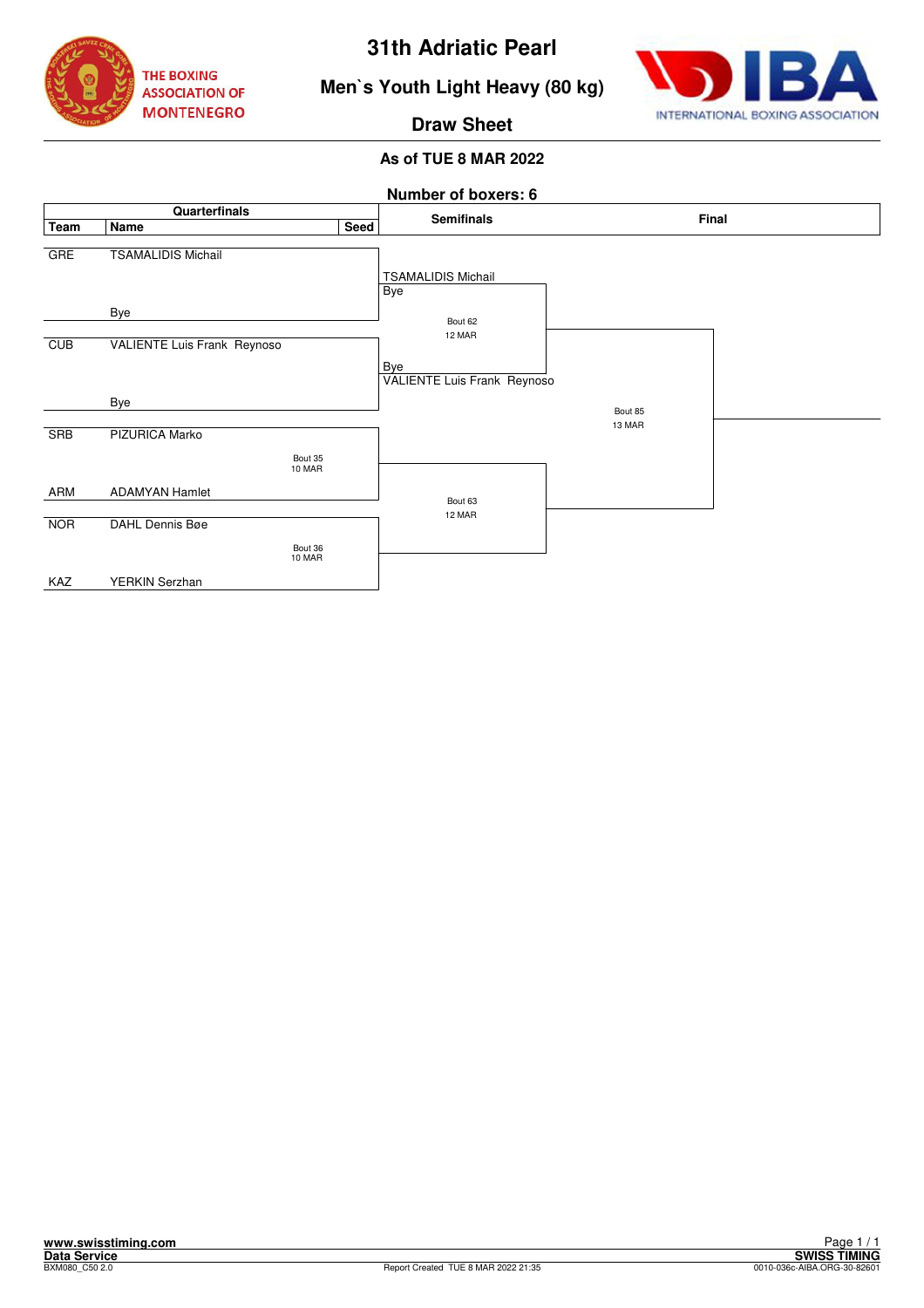![](_page_10_Picture_0.jpeg)

![](_page_10_Picture_2.jpeg)

**Men`s Youth Cruiser (86 kg)**

## **Draw Sheet**

| <b>Number of boxers: 4</b> |                          |                   |      |         |  |  |  |  |  |
|----------------------------|--------------------------|-------------------|------|---------|--|--|--|--|--|
| <b>Semifinals</b>          |                          |                   |      | Final   |  |  |  |  |  |
| Team                       | Name                     |                   | Seed |         |  |  |  |  |  |
| KAZ                        | <b>BAUYRZHAN Nurasyl</b> |                   |      |         |  |  |  |  |  |
|                            |                          | Bout 46<br>11 MAR |      |         |  |  |  |  |  |
| GEO                        | DEKANOZISHVILI Giorgi    |                   |      | Bout 86 |  |  |  |  |  |
|                            |                          |                   |      | 13 MAR  |  |  |  |  |  |
| ARM                        | ALEKSANYAN Aghvan        |                   |      |         |  |  |  |  |  |
|                            |                          | Bout 47           |      |         |  |  |  |  |  |
|                            |                          | 11 MAR            |      |         |  |  |  |  |  |
| <b>CUB</b>                 | <b>NOA Ronny Alvares</b> |                   |      |         |  |  |  |  |  |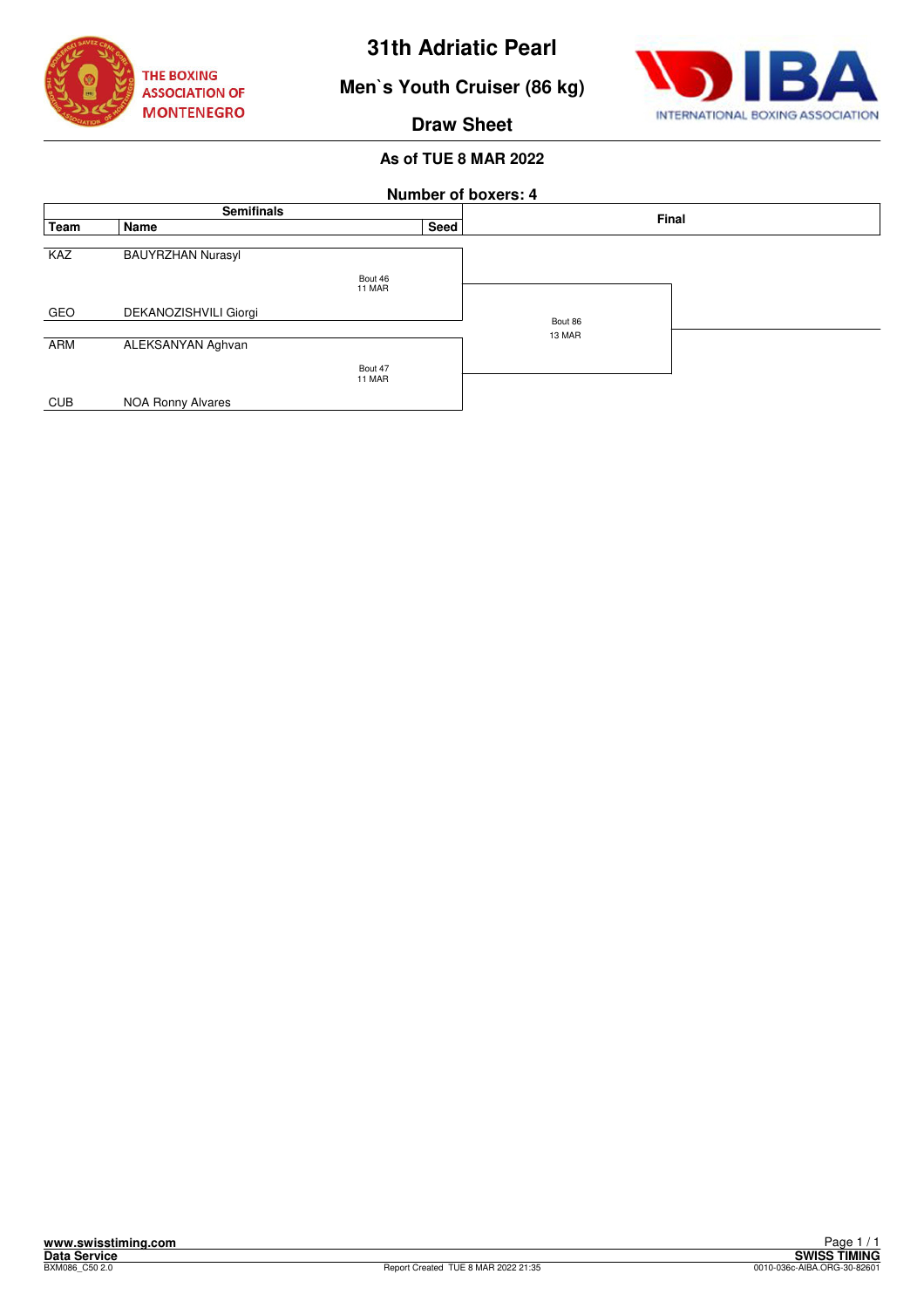![](_page_11_Picture_0.jpeg)

**Men`s Youth Haevy (92 kg)**

![](_page_11_Picture_3.jpeg)

**Draw Sheet**

| <b>Number of boxers: 4</b> |                            |                   |      |                   |  |  |  |  |  |
|----------------------------|----------------------------|-------------------|------|-------------------|--|--|--|--|--|
| <b>Semifinals</b>          |                            |                   |      | Final             |  |  |  |  |  |
| Team                       | Name                       |                   | Seed |                   |  |  |  |  |  |
| KOS                        | <b>SYLA Donat</b>          |                   |      |                   |  |  |  |  |  |
|                            |                            | Bout 64<br>12 MAR |      |                   |  |  |  |  |  |
| <b>GRE</b>                 | <b>KEFALLINOS Isidoros</b> |                   |      |                   |  |  |  |  |  |
|                            |                            |                   |      | Bout 87<br>13 MAR |  |  |  |  |  |
| CUB                        | RICARDO Adrian Fresneda    |                   |      |                   |  |  |  |  |  |
|                            |                            | Bout 65           |      |                   |  |  |  |  |  |
|                            |                            | 12 MAR            |      |                   |  |  |  |  |  |
| ARM                        | <b>HOVAKIMYAN Avetik</b>   |                   |      |                   |  |  |  |  |  |